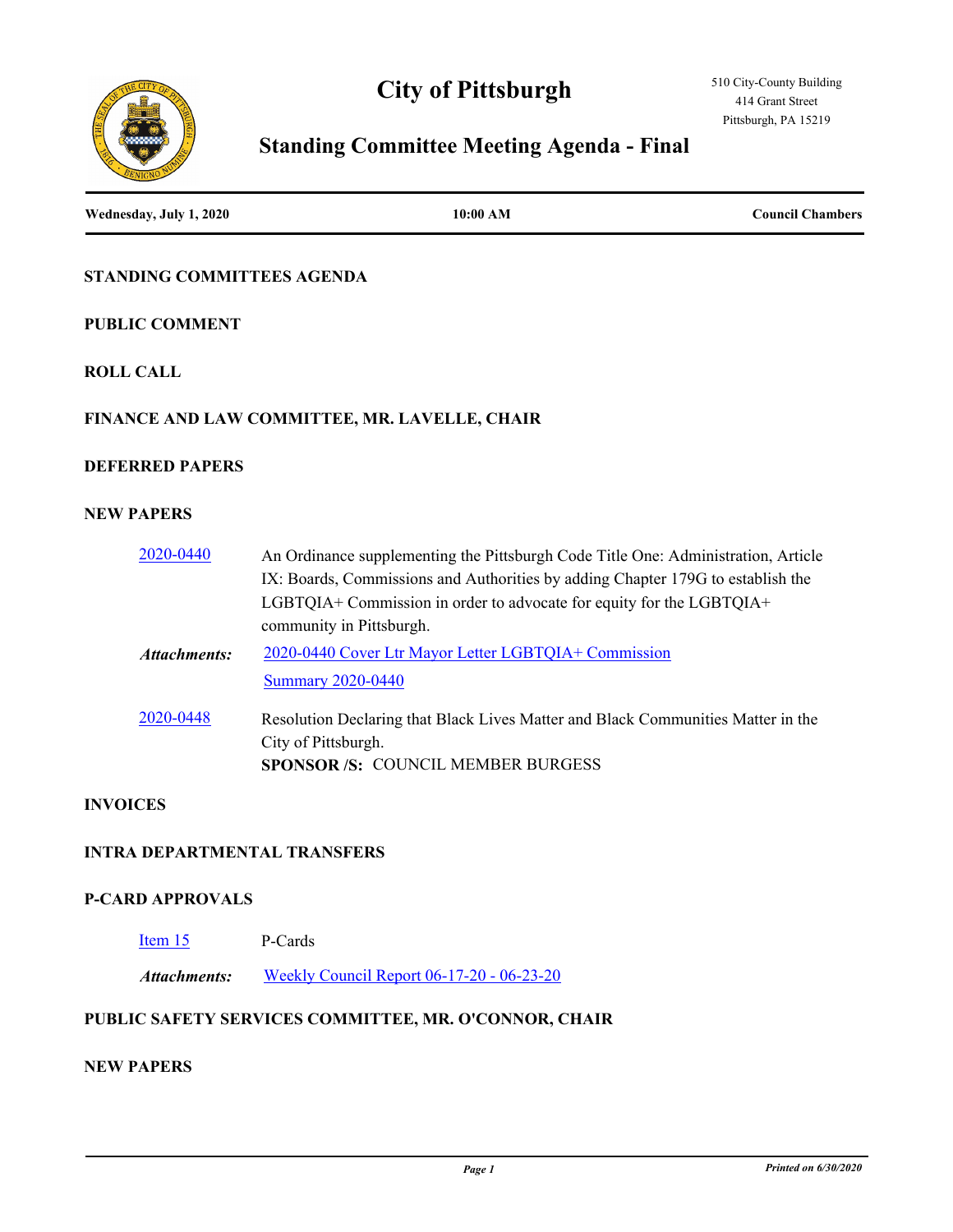| Resolution authorizing the Mayor and Director of the Department of Public Safety to<br>execute relevant agreements to receive grant funding from the US Department of<br>Justice for Coronavirus Emergency Supplemental Funding and further providing for an<br>agreement and expenditures not to exceed SIX HUNDRED SEVENTY-SIX<br>THOUSAND EIGHT HUNDRED NINETY-FIVE (\$676,895.00) dollars for this<br>stated purpose. |                          |
|---------------------------------------------------------------------------------------------------------------------------------------------------------------------------------------------------------------------------------------------------------------------------------------------------------------------------------------------------------------------------------------------------------------------------|--------------------------|
| 2020-0441 Cover Ltr DOJ COVID-19 grant letter                                                                                                                                                                                                                                                                                                                                                                             |                          |
|                                                                                                                                                                                                                                                                                                                                                                                                                           | <b>Summary 2020-0441</b> |

## **PUBLIC WORKS COMMITTEE, MR. COGHILL, CHAIR**

### **SUPPLEMENTAL - NEW PAPERS**

| 2020-0485    | Resolution authorizing the Mayor and the Director of the Department of Finance to |
|--------------|-----------------------------------------------------------------------------------|
|              | grant a temporary construction easement to 2013 PA Brushton, LLC to perform land  |
|              | stabilizing work.                                                                 |
| Attachments: | 2020-0485 Cover Ltr Brushton Easement Rule 8                                      |
|              | <b>Summary 2020-0485</b>                                                          |

#### **NEW PAPERS**

| Resolution authorizing the Mayor and the Director of the Department of Public     |
|-----------------------------------------------------------------------------------|
| Works to enter into a Temporary Right of Entry and License Agreement between the  |
| City of Pittsburgh and the four HOMEOWNERS for the purpose of repairing the       |
| slope through soil stabilization at the rear of the HOMEOWNERS' property adjacent |
| and in FRICK Park.                                                                |
| 2020-0436 Cover Ltr ROE Frick Park                                                |
|                                                                                   |

**[Summary 2020-0436](http://pittsburgh.legistar.com/gateway.aspx?M=F&ID=04d34328-6c81-4cba-ab6a-36c994b85d42.docx)** 

## **LAND USE AND ECONOMIC DEVELOPMENT COMMITTEE, MR. WILSON, CHAIR**

### **DEFERRED PAPERS**

| of Pittsburgh.<br>(Public Hearing held 6/9/2020)<br><b>Summary 2020-0236</b><br>Attachments:<br>2020-0236-Cover ltr Ewalt House<br>2020-0236-Ewalt House City Council Packet | 2020-0236 | Resolution providing for the designation as a Historic Structure under Title 11 of the |
|------------------------------------------------------------------------------------------------------------------------------------------------------------------------------|-----------|----------------------------------------------------------------------------------------|
|                                                                                                                                                                              |           | Code of Ordinances that certain structure known as The Ewalt House, located at 186     |
|                                                                                                                                                                              |           | Home Street (80-P-222), in the Lawrenceville Neighborhood, in the 9th Ward, City       |
|                                                                                                                                                                              |           |                                                                                        |
|                                                                                                                                                                              |           |                                                                                        |
|                                                                                                                                                                              |           |                                                                                        |
|                                                                                                                                                                              |           |                                                                                        |
|                                                                                                                                                                              |           |                                                                                        |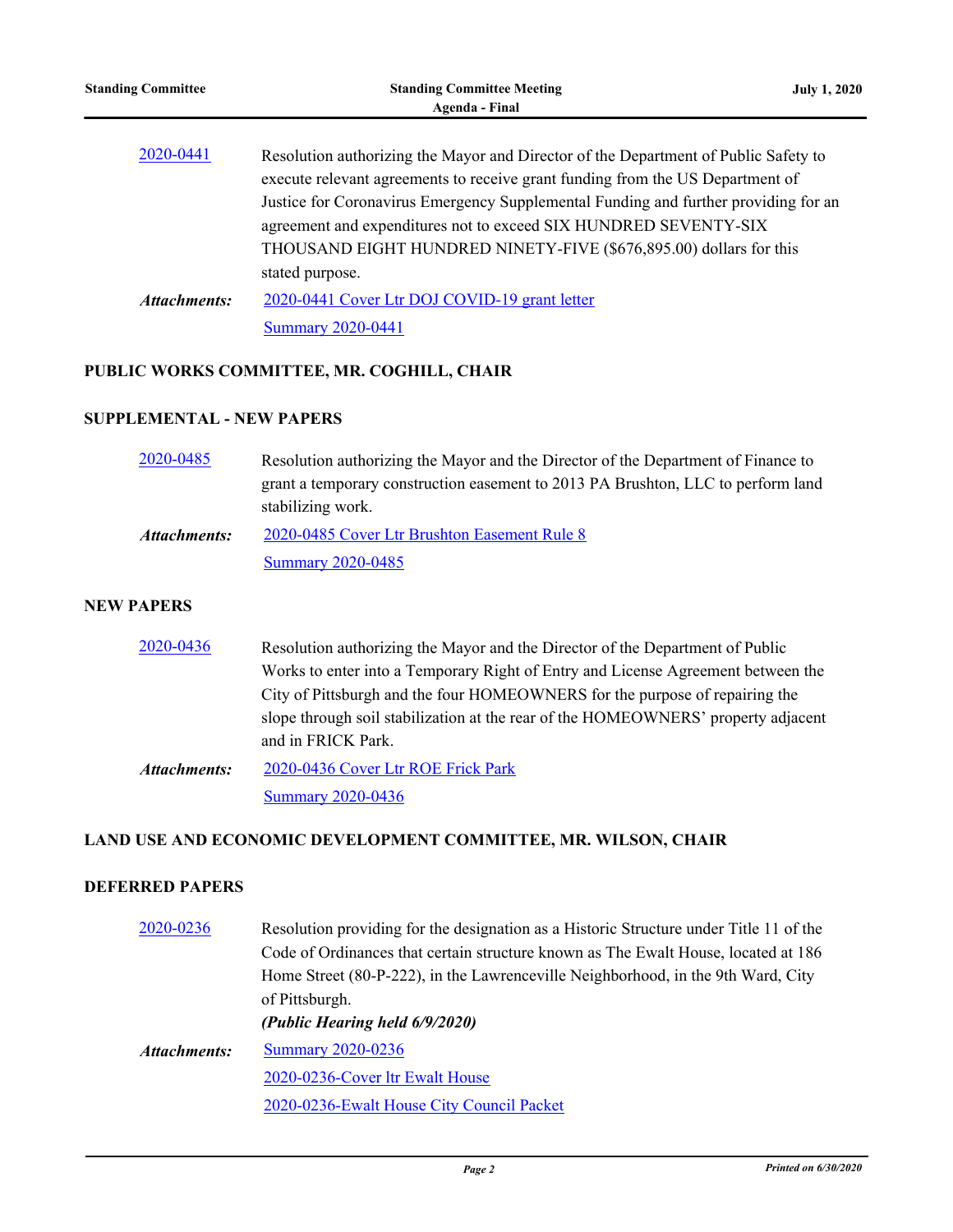| <b>Standing Committee</b> | <b>Standing Committee Meeting</b><br>Agenda - Final                                                                                                                                                                                                                                                                                | <b>July 1, 2020</b> |
|---------------------------|------------------------------------------------------------------------------------------------------------------------------------------------------------------------------------------------------------------------------------------------------------------------------------------------------------------------------------|---------------------|
| 2020-0237                 | Resolution providing for the designation as a Historic Structure under Title 11 of the<br>Code of Ordinances that certain structure known as The Mowry-Addison House,<br>located at 5134 Carnegie Street (80-G-239), in the Lawrenceville Neighborhood, in<br>the 10th Ward, City of Pittsburgh.<br>(Public Hearing held 6/9/2020) |                     |
| Attachments:              | <b>Summary 2020-0237</b><br>2020-0237-Cover llr Mowry-Addison House<br>2020-0237-Mowry Addison House City Council Packet                                                                                                                                                                                                           |                     |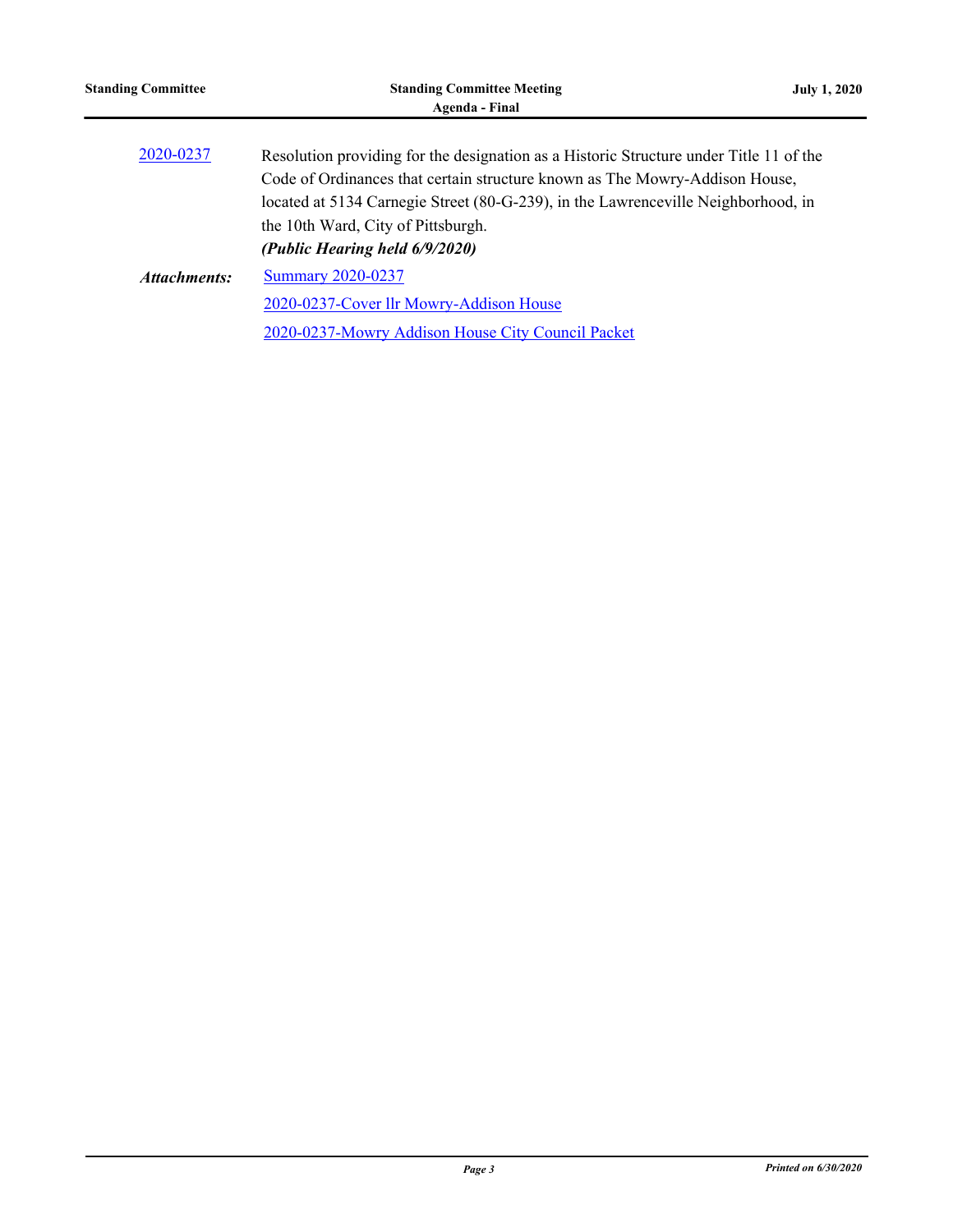#### **INNOVATION, PERFORMANCE AND ASSET MANAGEMENT COMMITTEE, MRS. STRASSBURGER, CHAIR**

#### **SUPPLEMENTAL - NEW PAPERS**

[2020-0494](http://pittsburgh.legistar.com/gateway.aspx?m=l&id=/matter.aspx?key=25296) Resolution amending and supplementing Resolution 539 of 2016, as amended, entitled "authorizing the Mayor, City Clerk and/or Director of the Department of Innovation and Performance to enter into a Contract or Contracts or Agreement or Agreements with Granicus, Inc., for software upgrades, server hosting services and annual maintenance of Legistar agenda management and video streaming" in order to extend the contract an additional 12 months, for a total cost of \$247,722.22. **SPONSOR /S:** COUNCIL MEMBER STRASSBURGER

#### **NEW PAPERS**

[2020-0442](http://pittsburgh.legistar.com/gateway.aspx?m=l&id=/matter.aspx?key=25243) Resolution amending Resolution No. 389 of 2019, which authorized the Mayor and the Director of the Department of Permits, Licenses, and Inspections to enter into an agreement or agreements or amendments to existing agreements to purchase Accela Civic Platform and Accela Citizen Access subscription and cloud hosting services so as to extend the contract an additional year until June 30, 2021, and increase the not-to-exceed cost from \$1,269,962.16 to \$1,289,919.29. [2020-0442 Cover Ltr 2020-21 ACCELA Amended Resolution Letter](http://pittsburgh.legistar.com/gateway.aspx?M=F&ID=7a56c7d4-def3-4dce-87fb-3e1a44c01d2c.docx) [2020-0442 2020-21 Accela Quote\\_10 licenses](http://pittsburgh.legistar.com/gateway.aspx?M=F&ID=8250a0c1-3e7b-497e-941a-22f0e587f8c8.pdf) *Attachments:*

[Summary 2020-0442](http://pittsburgh.legistar.com/gateway.aspx?M=F&ID=fed9c632-6e79-4e98-b616-6659393cadb1.docx)

#### **INTERGOVERNMENTAL AFFAIRS COMMITTEE, MS. GROSS, CHAIR**

#### **DEFERRED PAPERS**

| 2020-0362           | Resolution adopting Plan Revision to the City of Pittsburgh's Official Sewage |
|---------------------|-------------------------------------------------------------------------------|
|                     | Facilities Plan for Duncan Street Townhomes at 5308-5314 Duncan Street,       |
|                     | Pittsburgh, PA 15201.                                                         |
| <b>Attachments:</b> | 2020-0362 Cover letter - Duncan St. Townhomes Sewer Module Resolution         |
|                     | <b>Summary 2020-0362</b>                                                      |
|                     | 2020-0362 Duncan St - SFPM - CoP Resolution (1)                               |
|                     | 2020-0362 Duncan St. Townhomes - Sewer Module Questionnaire for Co            |